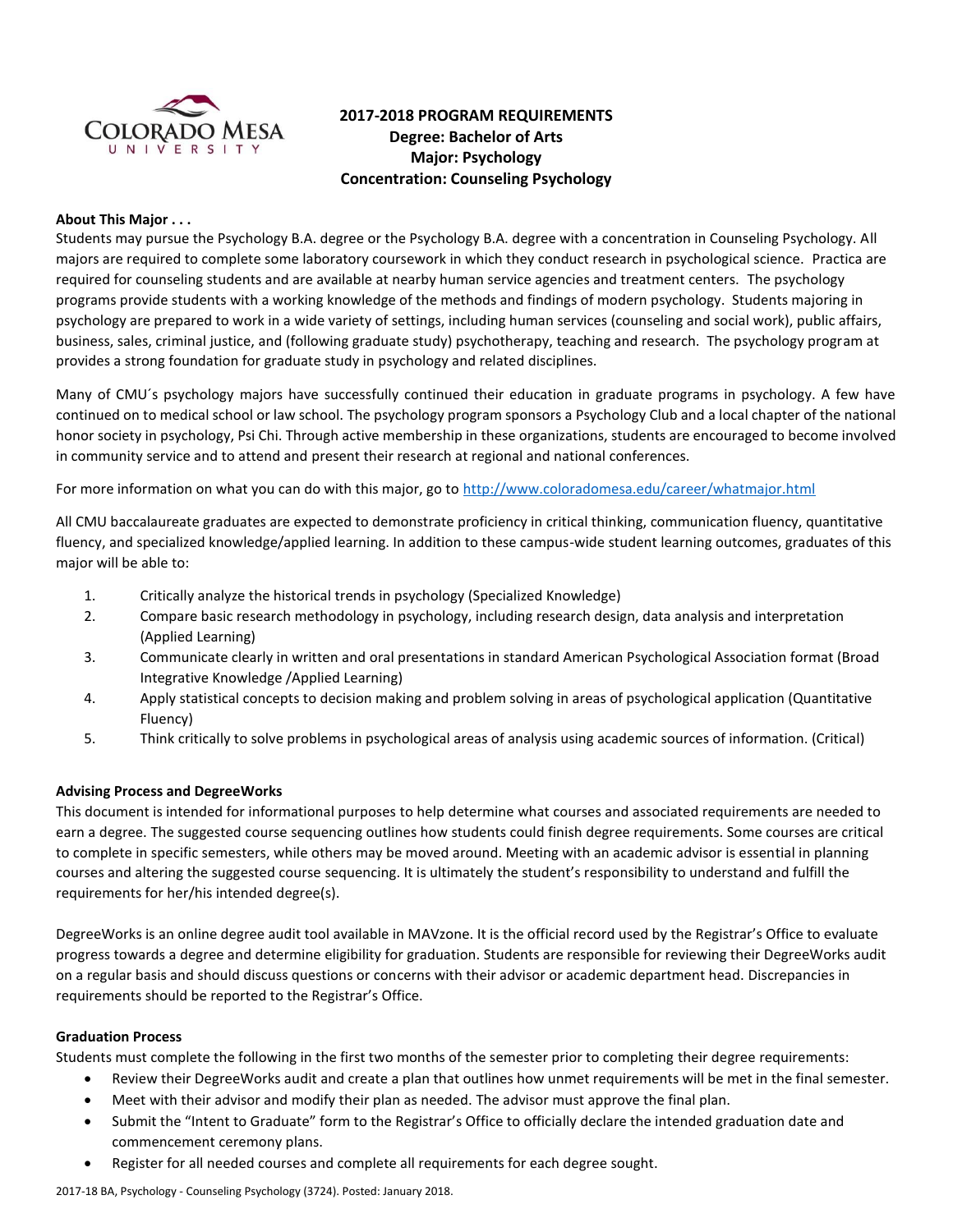Submission deadlines and commencement details can be found at [http://www.coloradomesa.edu/registrar/graduation.html.](http://www.coloradomesa.edu/registrar/graduation.html)

If a student's petition for graduation is denied, it will be her/his responsibility to consult the Registrar's Office regarding next steps.

# **INSTITUTIONAL DEGREE REQUIREMENTS**

The following institutional degree requirements apply to all CMU baccalaureate degrees. Specific programs may have different requirements that must be met in addition to institutional requirements.

- 120 semester hours minimum.
- Students must complete a minimum of 30 of the last 60 hours of credit at CMU, with at least 15 semester hours in major discipline courses numbered 300 or higher.
- 40 upper-division credits (an alternative credit limit applies to the Bachelor of Applied Science degree).
- 2.00 cumulative GPA or higher in all CMU coursework.
- A course may only be used to fulfill one requirement for each degree/certificate.
- No more than six semester hours of independent study courses can be used toward the degree.
- Non-traditional credit, such as advanced placement, credit by examination, credit for prior learning, cooperative education and internships, cannot exceed 30 semester credit hours for a baccalaureate degree; A maximum of 15 of the 30 credits may be for cooperative education, internships, and practica.
- Pre-collegiate courses (usually numbered below 100) cannot be used for graduation.
- Capstone exit assessment/projects (e.g., Major Field Achievement Test) requirements are identified under Program-Specific Degree Requirements.
- The Catalog Year determines which program sheet and degree requirements a student must fulfill in order to graduate. Visit with your advisor or academic department to determine which catalog year and program requirements you should follow.
- See "Requirements for Undergraduate Degrees and Certificates" in the catalog for a complete list of graduation requirements.

#### **PROGRAM-SPECIFIC DEGREE REQUIREMENTS**

- 2.0 cumulative GPA or higher in coursework toward the major content area.
- Minimum grade of "C" or higher in foundation and major courses.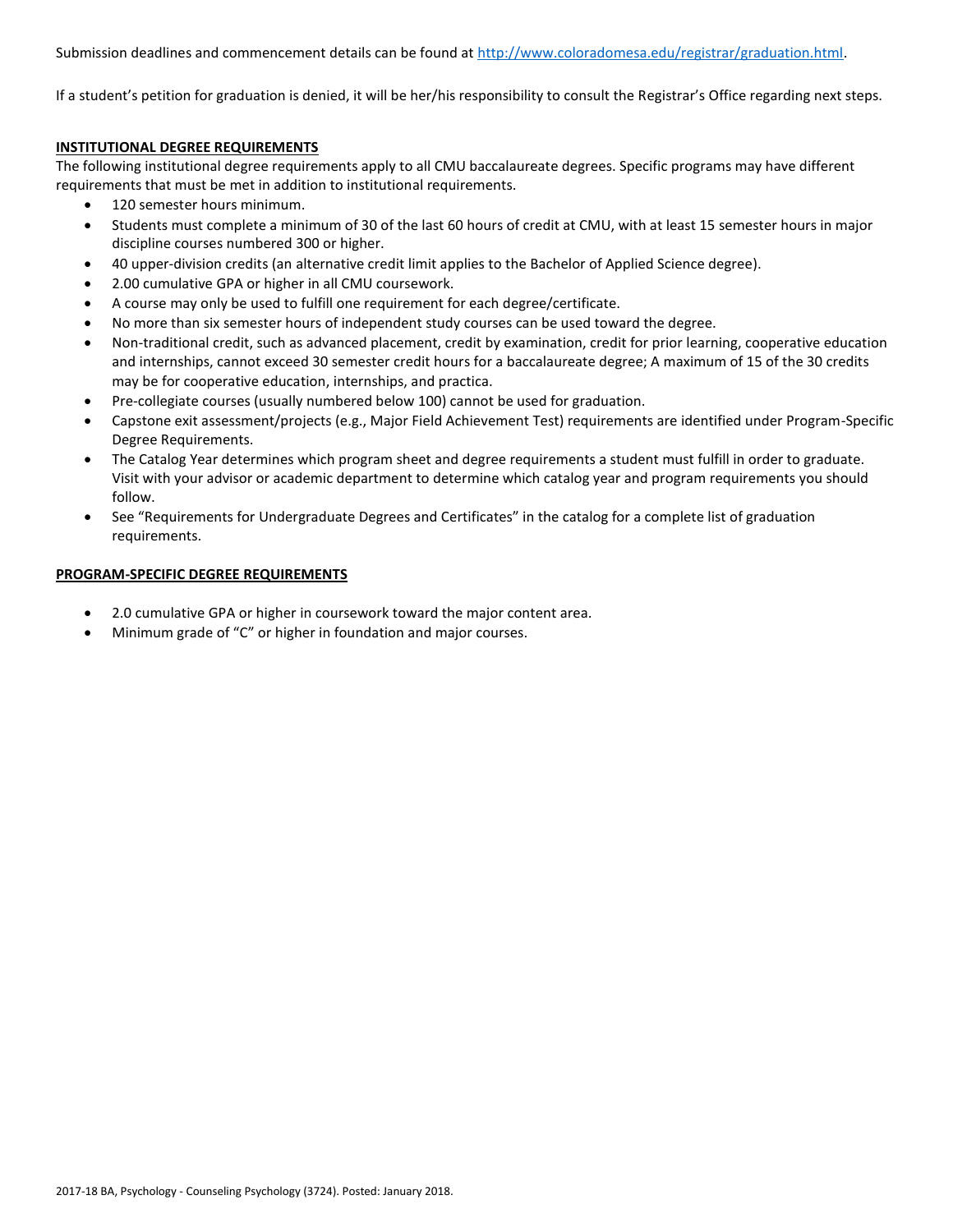# **ESSENTIAL LEARNING REQUIREMENTS** (31 semester hours)

See the current catalog for a list of courses that fulfill the requirements below. If a course is an Essential Learning option and a requirement for your major, you must use it to fulfill the major requirement and make a different selection for the Essential Learning requirement.

**English** (6 semester hours, must receive a grade of "C" or better and must be completed by the time the student has 60 semester hours.)

- $\Box$  ENGL 111 English Composition (3)
- ENGL 112 English Composition (3)

**Mathematics** (3 semester hours, must receive a grade of "C" or better, must be completed by the time the student has 60 semester hours.)

MATH 110 - College Mathematics (3) or higher

#### **Humanities** (3 semester hours)

 $\Box$  Select one Humanities course (3)

#### **Social and Behavioral Sciences** (6 semester hours)

- $\Box$  Select one Social and Behavioral Sciences course (3)
- $\square$  Select one Social and Behavioral Sciences course (3)

# **Natural Sciences** (7 semester hours, one course must include a lab)

- $\square$  Select one Natural Sciences course (3)
- $\Box$  Select one Natural Sciences course with a lab (4)

# **History** (3 semester hours)

 $\Box$  Select one History course (3)

# **Fine Arts** (3 semester hours)

 $\Box$  Select one Fine Arts course (3)

# **OTHER LOWER-DIVISION REQUIREMENTS**

**Wellness Requirement** (2 semester hours)

- $\Box$  KINE 100 Health and Wellness (1)
- $\Box$  Select one Activity course (1)

# **Essential Learning Capstone** (4 semester hours)

Essential Learning Capstone must be taken after completion of the Essential Learning English and Mathematics requirements, and when a student has earned between 45 and 75 hours.

- ESSL 290 Maverick Milestone (3)
- $\Box$  ESSL 200 Essential Speech (1)

#### **FOUNDATION COURSES** (6 semester hours, must earn a grade of "C" or higher in each course.)

Two consecutive classes in the same foreign language. FLAS 114 & 115 will NOT fulfill this requirement.

 \_\_\_\_\_\_\_\_\_\_\_\_\_\_\_\_\_\_\_\_\_\_\_\_\_\_\_\_\_\_\_\_\_\_\_\_\_\_\_\_\_\_\_\_\_\_\_\_\_\_\_\_\_\_\_\_\_\_\_\_ \_\_\_\_\_\_\_\_\_\_\_\_\_\_\_\_\_\_\_\_\_\_\_\_\_\_\_\_\_\_\_\_\_\_\_\_\_\_\_\_\_\_\_\_\_\_\_\_\_\_\_\_\_\_\_\_\_\_\_\_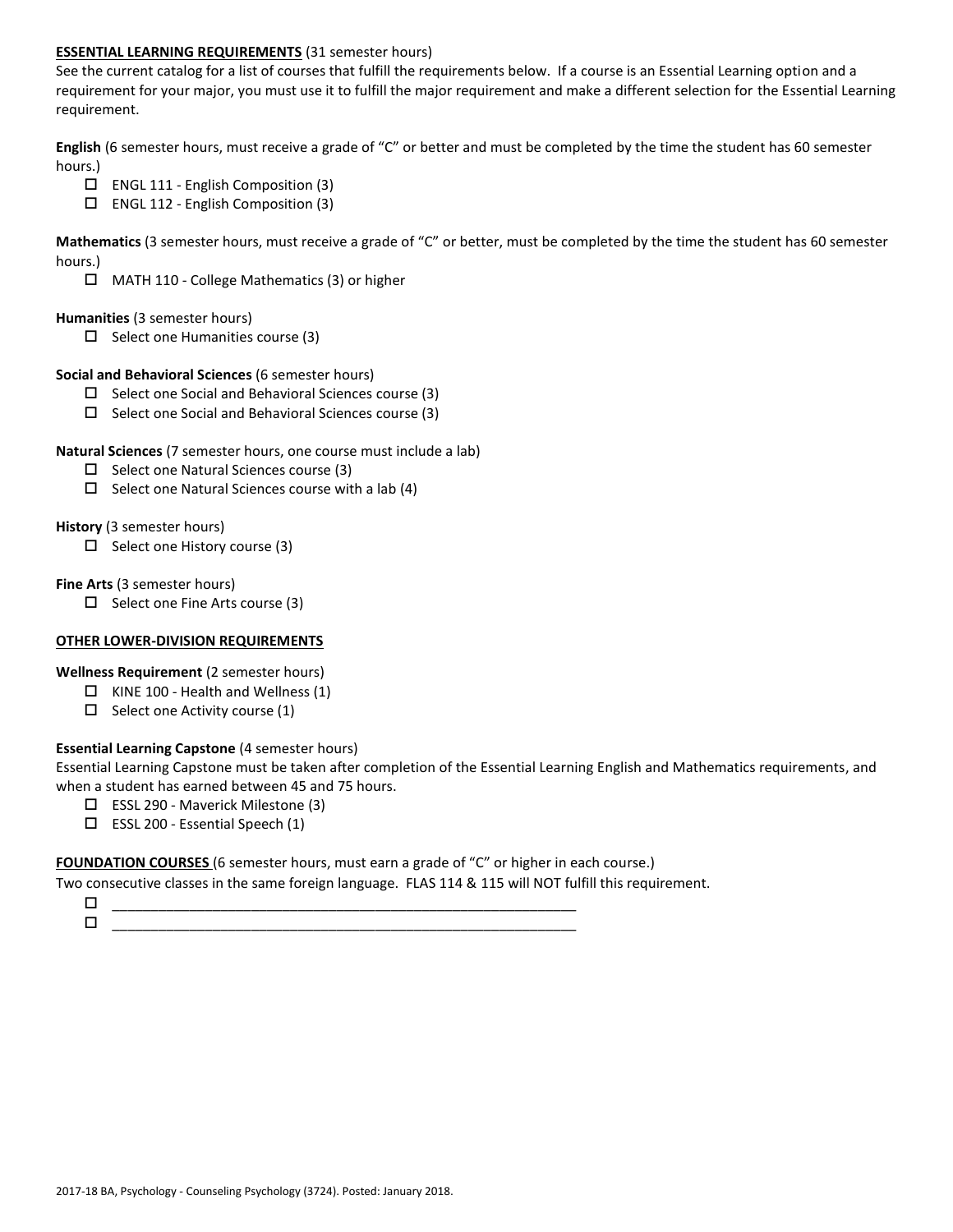# **BA, PSYCHOLOGY, COUNSELING PSYCHOLOGY REQUIREMENTS** (51 semester hours)

To continue in the program and eventually graduate as a psychology major a student must earn, with no more than three attempts, at least a grade of "C" in the major requirements.

**Psychology Core** (20 semester hours)

- □ PSYC 150 General Psychology (3)
- PSYC 201 Orientation to the Psychology Major (3)
- $\square$  STAT 215 Statistics for Social and Behavioral Sciences (4)
- PSYC 216 Research Methods in Psychology (3)
- PSYC 216L Research Methods in Psychology Laboratory (1)
- □ PSYC 414 History of Psychology (3)
- $\Box$  PSYC 416 Memory and Cognition (3)

# **Counseling Core** (31 semester hours)

- PSYC 320 Social Psychology (3)
- PSYC 340 Abnormal Psychology (3)
- □ PSYC 400 Psychological Testing (3)
- $\Box$  PSYC 420 Personality (3)
- PSYP 320 Career Development (3)
- $\Box$  PSYP 420 Counseling Processes and Techniques (3)
- $\square$  PSYP 422 Psychological Interviewing (3)
- □ PSYP 424 Group Processes (3)
- $\Box$  PSYP 497 Practicum (4)
- $\Box$  One of the following courses:
	- PSYC 370 Cross-Cultural Psychology (3)
	- PSYP 322 Multicultural Service Learning (3)

**GENERAL ELECTIVES** (All college level courses appearing on your final transcript, not listed above that will bring your total semester hours to 120 hours. 26 semester hours)

**Recommended Electives:** At least one course from each of the following three areas plus optional Practicum II.

PSYP 499 - Practicum II (4)

#### **Developmental Area**

PSYC 310 - Child Psychology (3) PSYC 330 - Psychology of Adolescence & Emerging Adulthood (3) PSYC 350 - Psychology of Adulthood (3) **Neuropsychological Area** PSYC 410 - Drugs and Human Behavior (3) PSYC 422 - Sensation and Perception (3) PSYC 430 - Biopsychology (3) **Topical Area** PSYC 300 - Health Psychology (3) PSYC 314 - Psychology of Learning (3) PSYC 335 - Psychology of Women (3) PSYC 396/496 - Topics (1-3)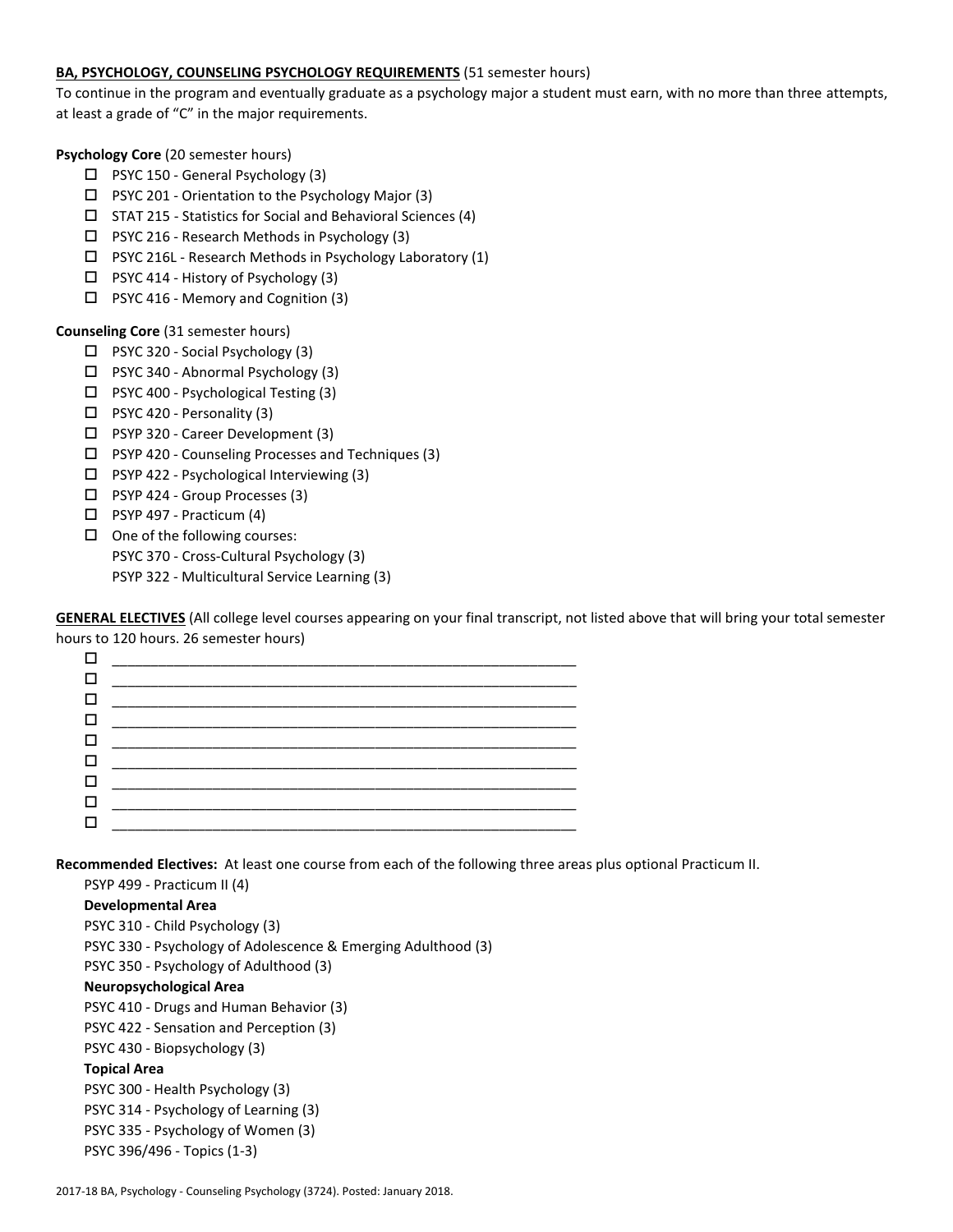PSYC 401 - Sport Psychology (3)

PSYC 411 - Human Sexuality (3)

PSYC 412 - Industrial and Organizational Psychology (3)

- PSYC 425 Forensic Psychology (3)
- PSYC 435 Applied Social Psychology (3)
- PSYP 305 Suicide Intervention Training (1)
- PSYP 306 Applied Ethics in Mental Health and Counseling (1)
- PSYP 410 Introduction to Marriage and Family Counseling (3)
- SOCI 390 GRE Preparation (1)
- SOCI 410 Death, Dying, and Bereavement (3)
- SOCI 497 Structured Research (1-6)